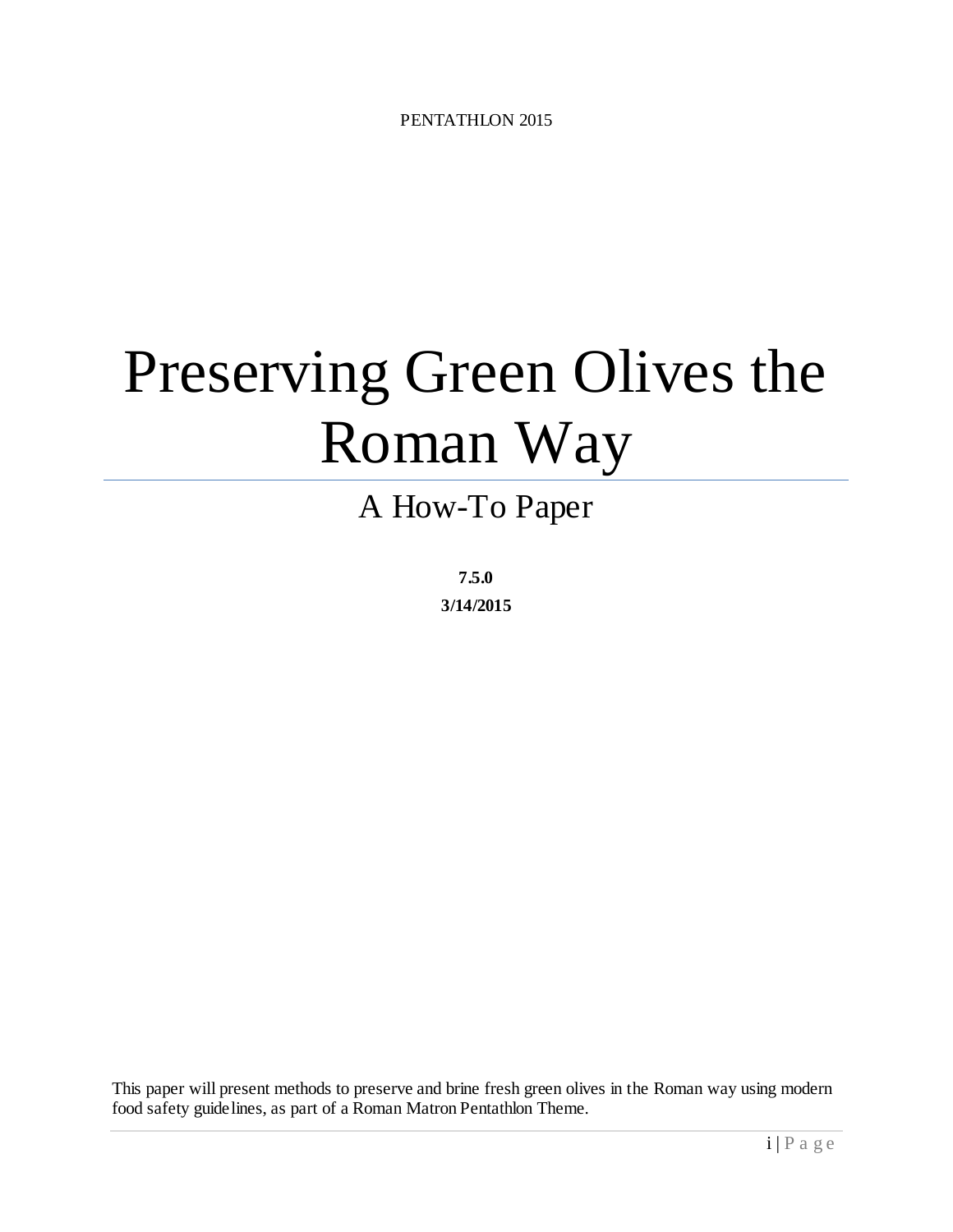# **Contents**

# **Figures**

| Figure 1. Green olives gathered at Great Western War, being examined for quality             |  |
|----------------------------------------------------------------------------------------------|--|
| Figure 2. Romans picking olives from Saint-Romain-en-Gal, France. (Photo By Getty Images). 3 |  |
| Figure 3. Roman ladies picking olives (Great Western War 2014, faces obscured for identity   |  |
|                                                                                              |  |
|                                                                                              |  |
|                                                                                              |  |
| Figure 6. Olives in water with Ziploc bag ensuring no exposure to air. Note the bright green |  |
|                                                                                              |  |
| Figure 7. De-bittered olives ready for the honey, vinegar and oil mixture of Method Three 10 |  |
| Figure 8. Finished olives, left to right: Method Four, Method Three, Method One 11           |  |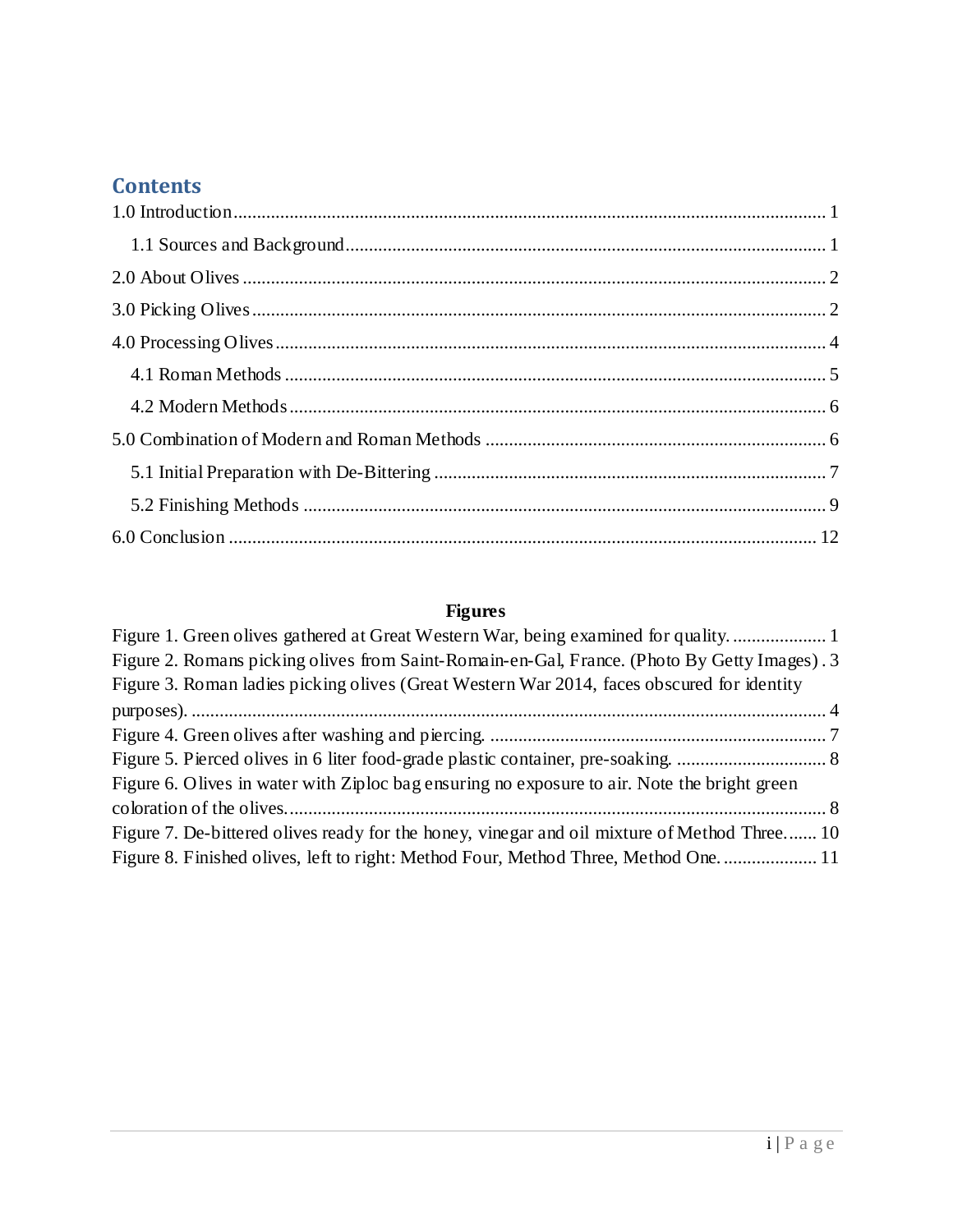# <span id="page-2-0"></span>**1.0 Introduction**

This how-to paper presents a synthesis of Roman olive curing/brining methods and modern scientific and culinary information. Readers will be presented with several methods to preserve fresh green olives with safe home methods based on extant Roman literature and consistent with modern food safety information.

The author and helpers picked fresh green olives at Great Western War 2014, as black olives were not available at the time (Figure 1). Olives were prepared using both purely Roman methods, and Roman methods including a de-bittering step. Taste-testers preferred the olives with the initial de-bittering process.



**Figure 1. Green olives gathered at Great Western War, being examined for quality.**

#### <span id="page-2-2"></span><span id="page-2-1"></span>**1.1 Sources and Background**

Marcus Portius Cato (Cato the Elder) was a well-known Roman statesman and writer from the 2<sup>nd</sup>-1<sup>st</sup> century BCE. His work, *De Agri Cultura* was a staple of Roman agricultural reference for hundreds of years (Dalby, 2012). Marcus Terentius Varro  $(1<sup>st</sup>-2<sup>nd</sup>$  century BCE) was an incredibly prolific writer, including his excellent work *Rerum Rusticarum Libri Tres (Three Books On Agriculture)* which heavily quotes Cato (Varro and Cato, 1979). However, Rutilius Taurus Aemilianus Palladius ( $4<sup>th</sup> - 5<sup>th</sup>$  century CE) has the best extant instructions/recipes for preservation of olives, and thus was used for the basis of this document.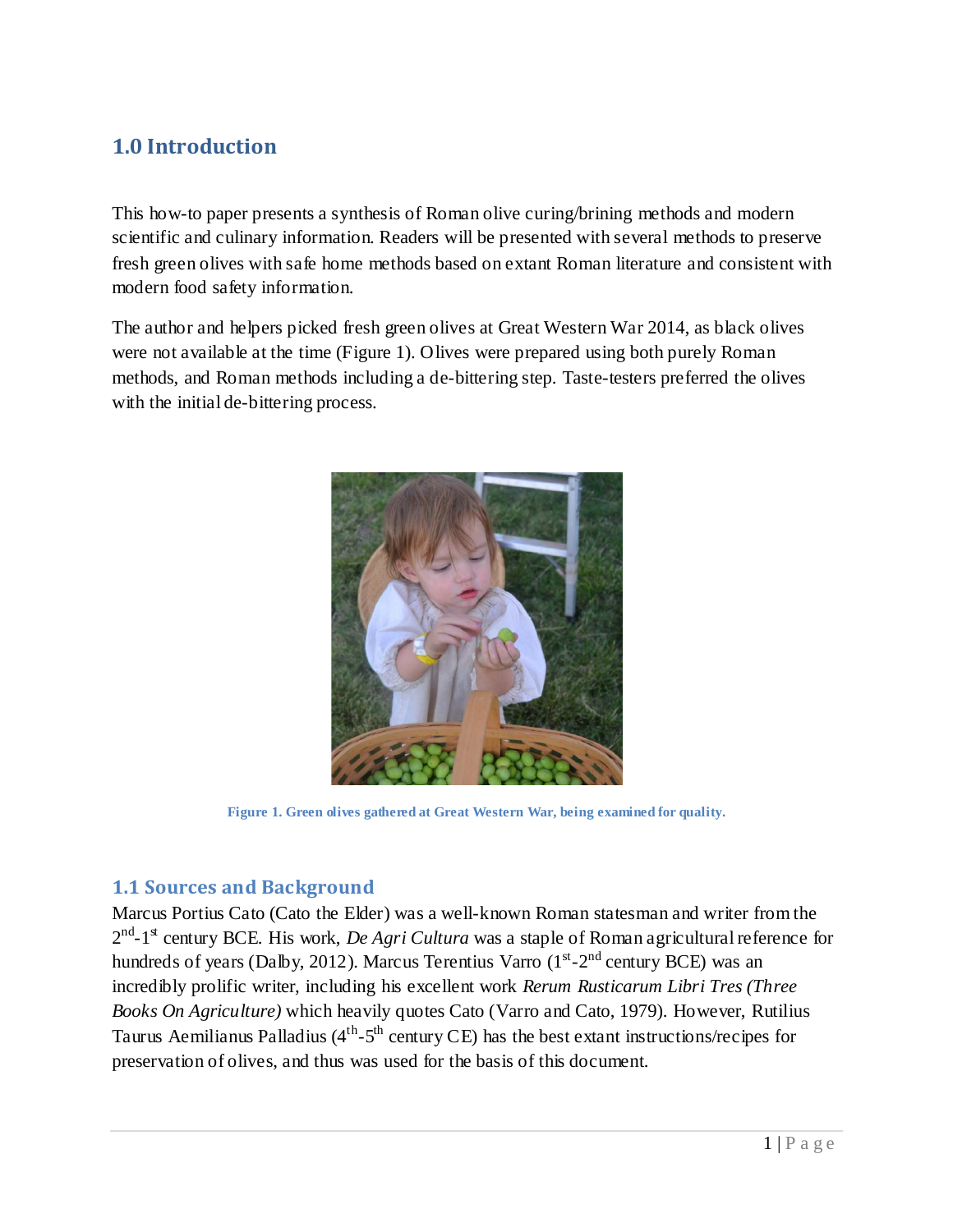To ensure that the olives were preserved using modern food science standards, I consulted the University of California Davis Department of Agriculture and Natural Resources' report on methods of safe home preservation of olives (Yada and Harris, 2007).

## <span id="page-3-0"></span>**2.0 About Olives**

Olives, *Olea Europea*, are the fruit of a small tree native to much of the Mediterranean region, as well as portions of Asia and Africa (Yada and Harris, 2007). The usage of the fruit of this tree has been recorded in human settlements as far back as 23,500 years ago (Weiss et al., 2008). It is believed that olives were cultivated as far back as 6,000 years ago (Vossen, 2007). The fruit may be picked at any stage between green (unripe) and black (ripe). These olives may then be cured or used to produce olive oil. Olives may be picked by hand or by machine; for the purposes of this document, all olives were picked by hand to accurately reproduce the conditions they would have been harvested in during Roman times.

# <span id="page-3-1"></span>**3.0 Picking Olives**

Olive trees should be heavy with olives, either green or black, have healthy leaves and branches, and be accessible. It is quite simple to gather olives from a tree, all that is required is a container to hold the picked olives, a stool or ladder to reach the higher branches, and perhaps a friend or two to assist in the labor. The author found that the easiest method to pick olives involved grasping the olive branch and pulling gently downwards towards the basket, so that the olives detached from the tree and gently fell into the basket (Figures 2 and 3).

Once the olives have been picked, ensure that they have good airflow, or the moisture contained in the olives will cause them to ferment, mold, or rot (Yada and Harris, 2007). If black (ripe) olives have been collected, process them as soon as possible to ensure they do not over-ripen (Varro and Cato, 1979). Over-ripe or spoiled olives are specifically warned against.

**Cato:** When the olives are ripe they should be gathered as soon as possible, and allowed to remain on the ground or the floor as short a time as possible, as they spoil on the ground or the floor. The gatherers want to have as many windfalls as possible, that there may be more of them to gather; and the pressers want them to lie on the floor a long time, so that they will soften and be easier to mill. Do not believe that the oil will be of greater quantity if they lie on the floor. The more quickly you work them up the better the results will be, and you will get more and better oil from a given quantity. Olives which have been long on the ground or the floor will yield less oil and of a poorer quality. If possible, draw off the oil twice a day, for the longer it remains on the amurca and the dregs, the worse the quality will be.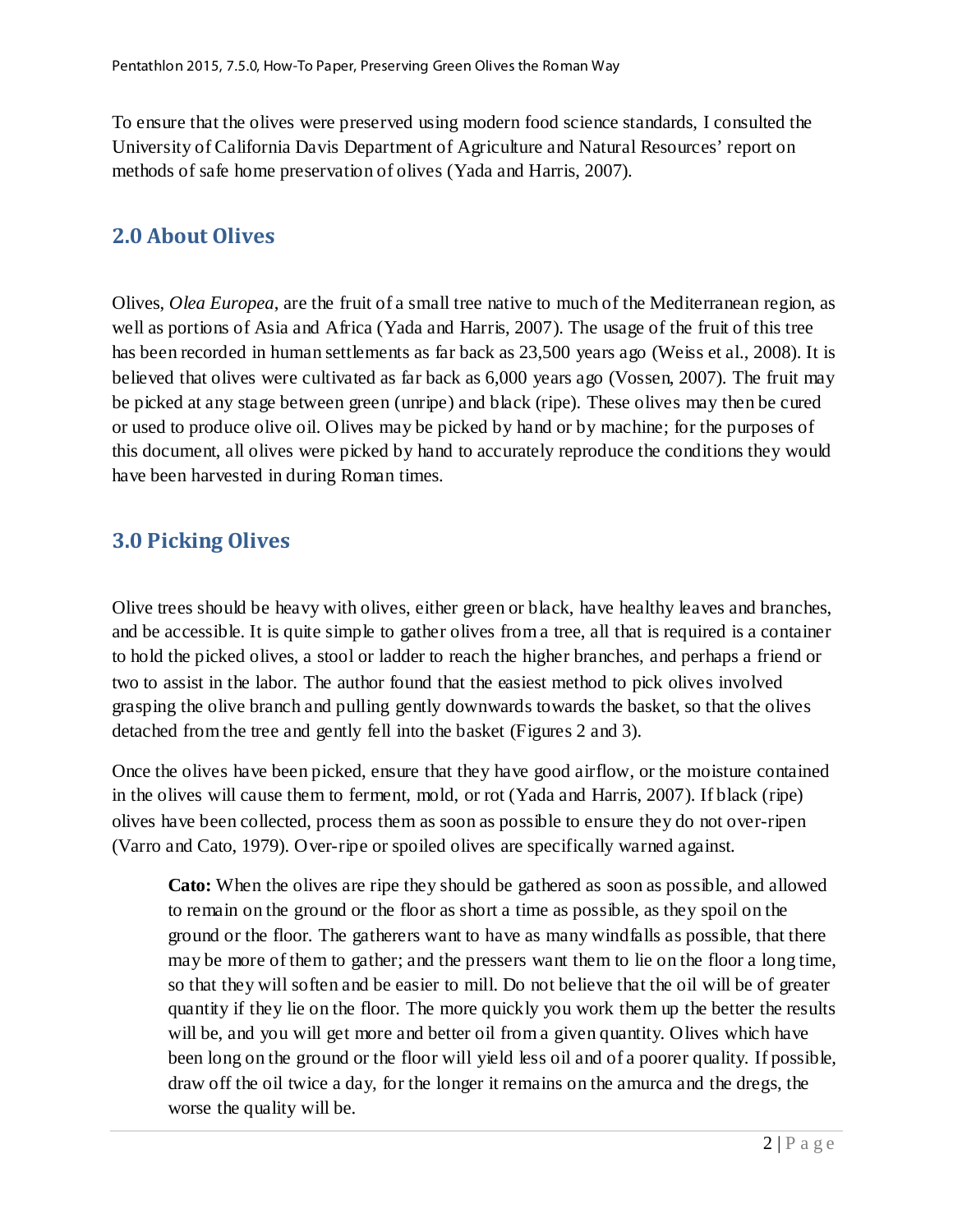**Varro:** With regard to the olive harvest: the olives which can be reached from the ground or by ladders should be picked rather than shaken down, because the fruit which has been bruised dries out and does not yield so much oil. Those picked with bare fingers are better than those picked with gloves, as the hard gloves not only bruise the berry but also tear the bark from the branches and leave them exposed to the frost. Those which cannot be reached with the hand should be beaten down; but a reed should be used rather than a pole, as the heavier blow renders necessary the work of the tree-doctor. The one who is beating should not strike the olive directly; for an olive struck in this way often tears away the shoot with it, and the fruit of the next year is lost. If the olives, after being picked, lie too long in the piles, they spoil from the heat and the oil becomes rancid; hence, if you cannot work them up promptly they should be aired by moving them about in the piles.

<span id="page-4-0"></span>

**Figure 2. Romans picking olives from Saint-Romain-en-Gal, France. (Photo By Getty Images)**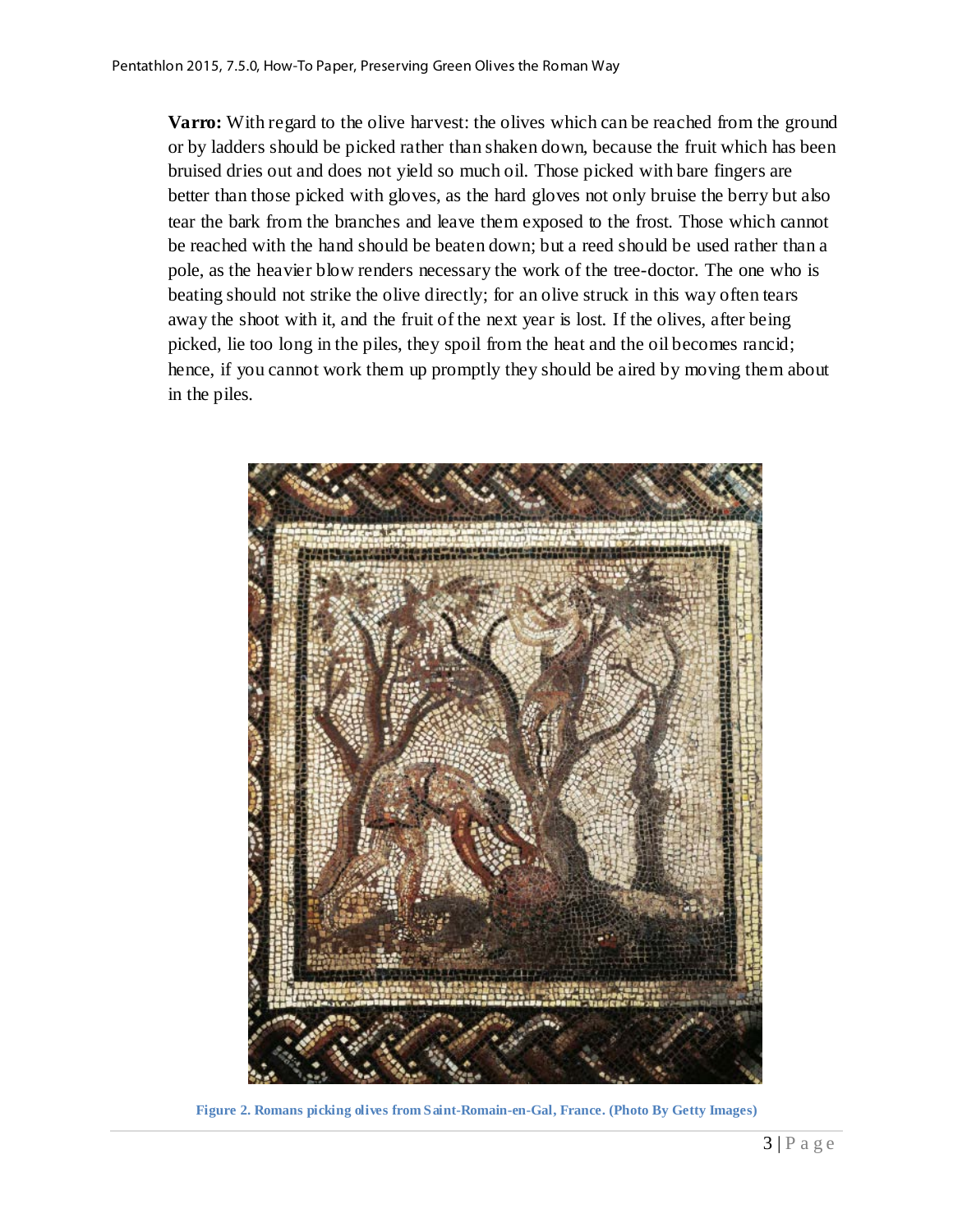

**Figure 3. Roman ladies picking olives (Great Western War 2014, faces obscured for identity purposes).**

### <span id="page-5-1"></span><span id="page-5-0"></span>**4.0 Processing Olives**

Several excellent documents from Roman times address olives. In particular, Rutilius Taurus Aemilianus Palladius' manuscript *De Re Rustica* (On Agriculture) has lengthy sections on olives, olive trees, how to cultivate the trees, and how to preserve the olives (Palladius, 1807). There are numerous ways to process both green and black olives for eating.

Of the olives, Cato writes that the table olives, the orcites, and the posea are best preserved either green or in brine, or, when bruised, in mastic oil. The black orcites, if they are covered with salt for five days after being dried, and then, after the salt has been shaken off, are exposed to the sun for two days, usually keep sound; and that the same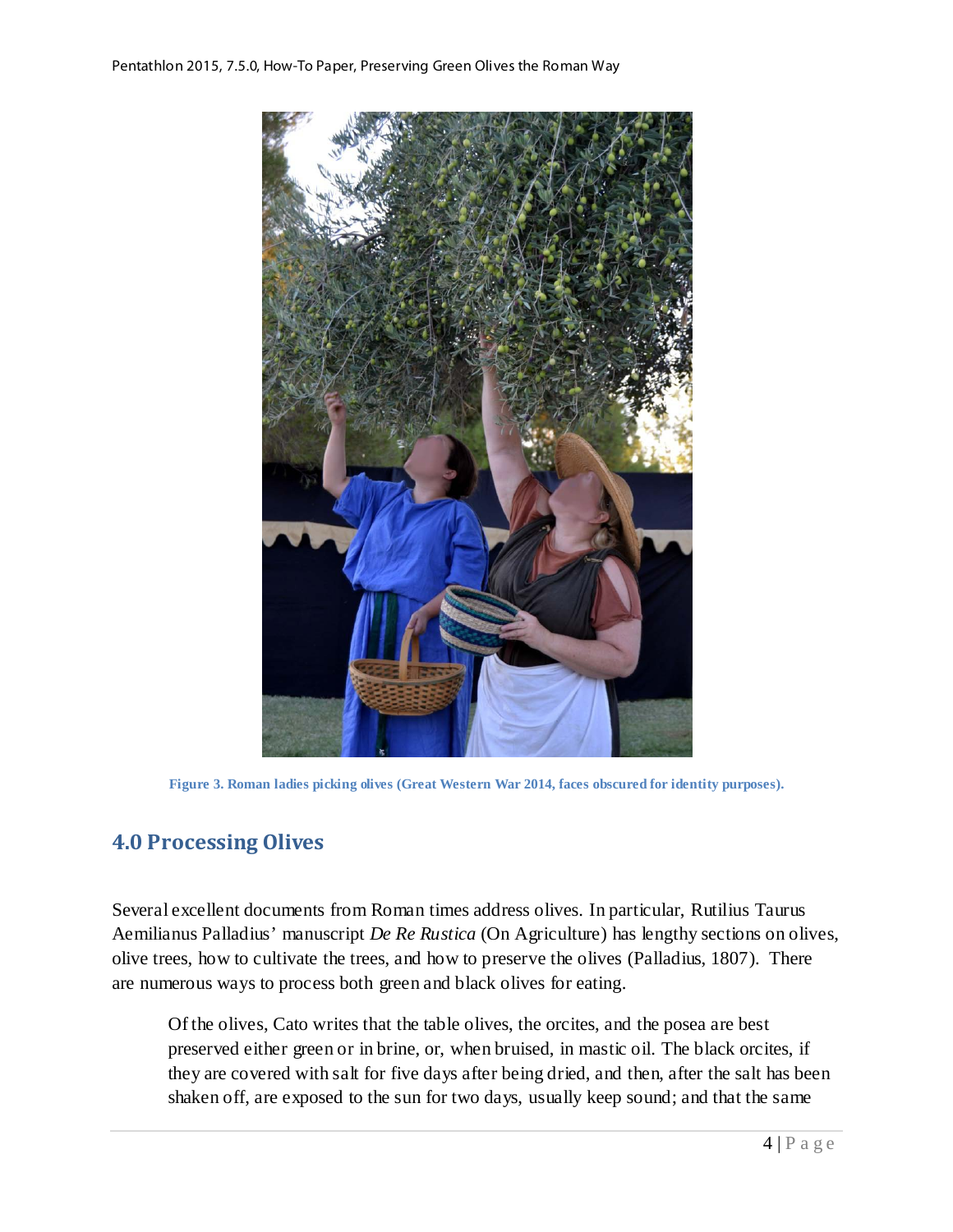varieties may be satisfactorily preserved unsalted in boiled must. If you take out the preserved white olives soon, while they are fresh, the palate will reject them because of the bitter taste; and likewise the black olives, unless you first steep them in salt so that they may be taken into the mouth without distaste (Varro and Cato, 1979).

For a more modern take on olive preservation, the author turned to the University of California Davis Division of Agriculture and Natural Resources (ANR) (Yada and Harris, 2007). This department provides information on preservation of olives that is consistent with modern health standards and regulations. The ANR provides excellent information on several curing and storage methods that produce delicious results with appropriate modern food safety and health techniques. For the purposes of this report, a combination of Roman and modern methods were used to ensure food safety.

Green olives contain high amounts of oleuropein, a bitter-tasting compound that is leached out by curing and brining processes (Yada and Harris, 2007). Water-cured olives will exhibit more bitterness than those cured by other methods (salting, drying, or lye-curing) (Yada and Harris, 2007) as the oleuropein will not be fully leached out or neutralized. De-bittered olives were preferred by taste testers who tasted the olives that resulted from this paper, as the straight-tobrine methods generally leave more oleuropin in the olive. Cato describes a de-bittering process:

To season green olives: Bruise the olives before they become black and throw them into water. Change the water often, and when they are well soaked, remove water and throw into vinegar-add oil, and a half pound  $1$  of salt to the modius<sup>[2](#page-6-2)</sup> of olives.

#### <span id="page-6-0"></span>**4.1 Roman Methods**

Palladius suggests nine different ways to preserve olives, of which seven are for green olives. We will be discussing four methods in particular.

Method One: 40 Days in Brine, Recipe 1

You will let your olives, when gathered, be macerated in brine: after forty days you pour out all the brine; you will then add two parts of defrutum<sup>[3](#page-6-3)</sup>, one part of vinegar, some mint shred small, and you will fill the vessel with olives, so that the liquor may properly cover them.

Method Two: 40 Days in Brine, Recipe 2

You first put your olives whole in brine. You will take them out after forty days, and you will cut them in the middle with a sharp reed; and if you wish to have them sweet, you

 $\overline{a}$ 

<span id="page-6-1"></span><sup>&</sup>lt;sup>1</sup> Probably translated from Libre, which is actually  $11.6$  oz (Smith,  $1851$ )

<span id="page-6-2"></span> $2$  8.73 liters (Smith, 1851)

<span id="page-6-3"></span><sup>&</sup>lt;sup>3</sup> Grape must reduced by boiling slightly (Palladius page 295)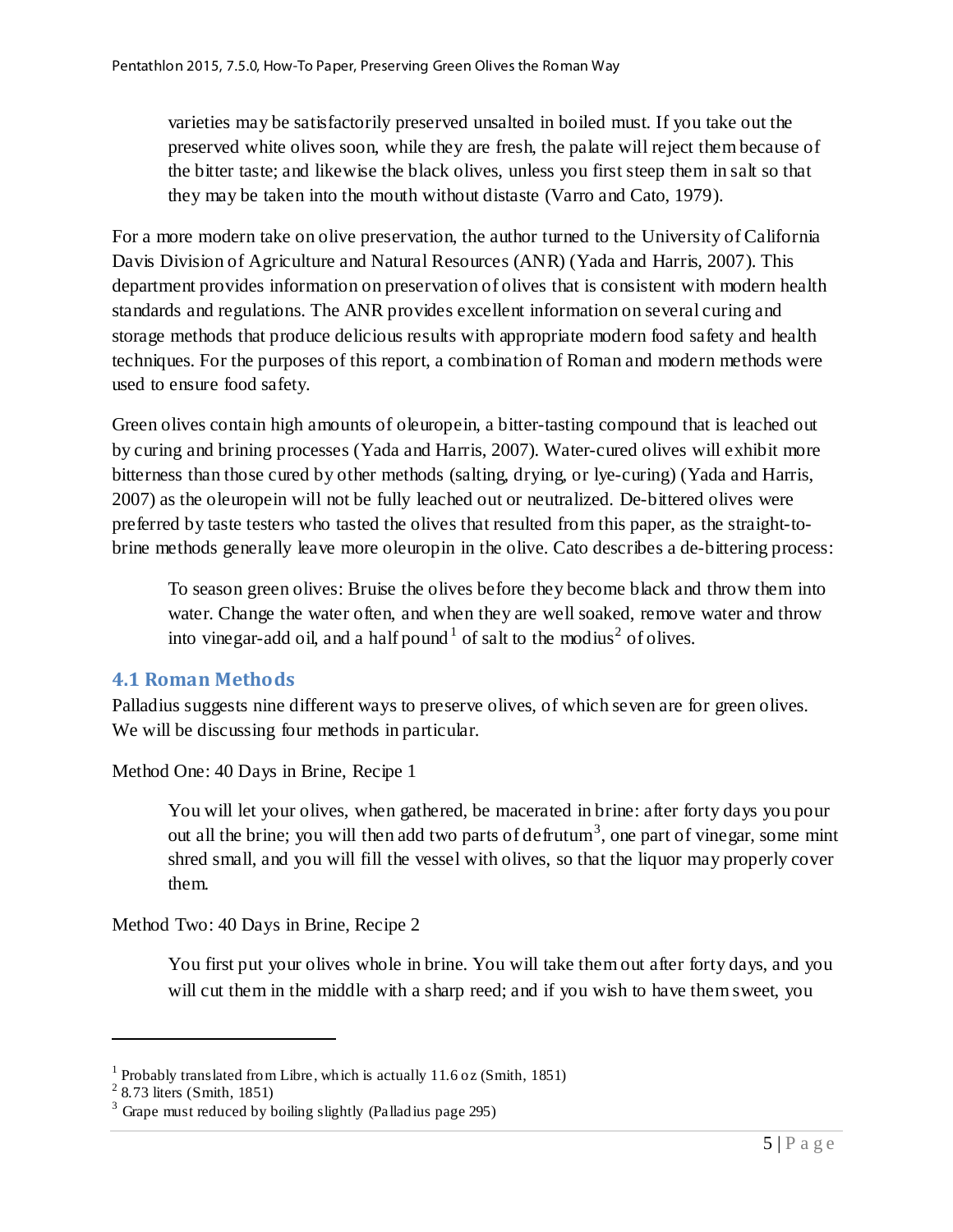ought to pour over them two parts of sapa<sup>[4](#page-7-2)</sup> and one of vinegar; if you wish to have them of a sharper flavor, pour two parts of vinegar and one of sapa.

Method Three: Salt with Herbs, Honey, Oil and Vinegar

You will preserve the olives gathered from the tree immediately. You will strew rue and petroselinum <sup>[5](#page-7-3)</sup>between them, and you will then heap on some salt mixt with cumin, You will then pour some honey and vinegar over them: lastly you will mix some of the best oil with them.

Method Four: 7 Days in Brine

You sprinkle water over olives, gathered with their pedicles<sup>[6](#page-7-4)</sup>, during three days. You then put them in brine, and after seven days you put them in a vessel with equal weights of must and vinegar, and you will cover the vessel when filled so that you may leave some vent-holes.

#### <span id="page-7-0"></span>**4.2 Modern Methods**

To prepare the olives for curing, each olive must be pierced or cracked so that the bitter-tasting oleuropein can leach out. The ANR recommends that each olive be pierced or cracked, and that the olives be soaked for 10 or more days in water, with the water being changed every day to ensure that the olives are de-bittered. Soaking for a longer period of time will contribute further to a less bitter olive (Yada and Harris, 2007). These olives should be placed in food-grade plastic containers with a sterile plastic Ziploc type bag with water in it placed so as to ensure all the olives remain in the water and not exposed to air (Yada and Harris, 2007). After the desired period of de-bittering soak, the olives should be brined with a salt, water, and vinegar mixture. These olives must be refrigerated after brining and may be kept for up to a year in the refrigerator. Olives that are immediately brined tend to be far more bitter than ones soaked to remove oleuropin (Yada and Harris, 2007), and are less similar in taste to the lye-cured commercial olives that most modern palates prefer.

## <span id="page-7-1"></span>**5.0 Combination of Modern and Roman Methods**

Following are the steps the author took to re-create Roman-style preserved olives using modern, food-safe methods.

 $\overline{a}$ 

<span id="page-7-2"></span><sup>4</sup> Grape must reduced by 2/3 volume by boiling (Palladius page 295)

<span id="page-7-3"></span><sup>5</sup> Parsley (*Petroselinum segetum* or *Petroselinum crispum*)

<span id="page-7-4"></span><sup>&</sup>lt;sup>6</sup> The stem connecting the fruit to the branch.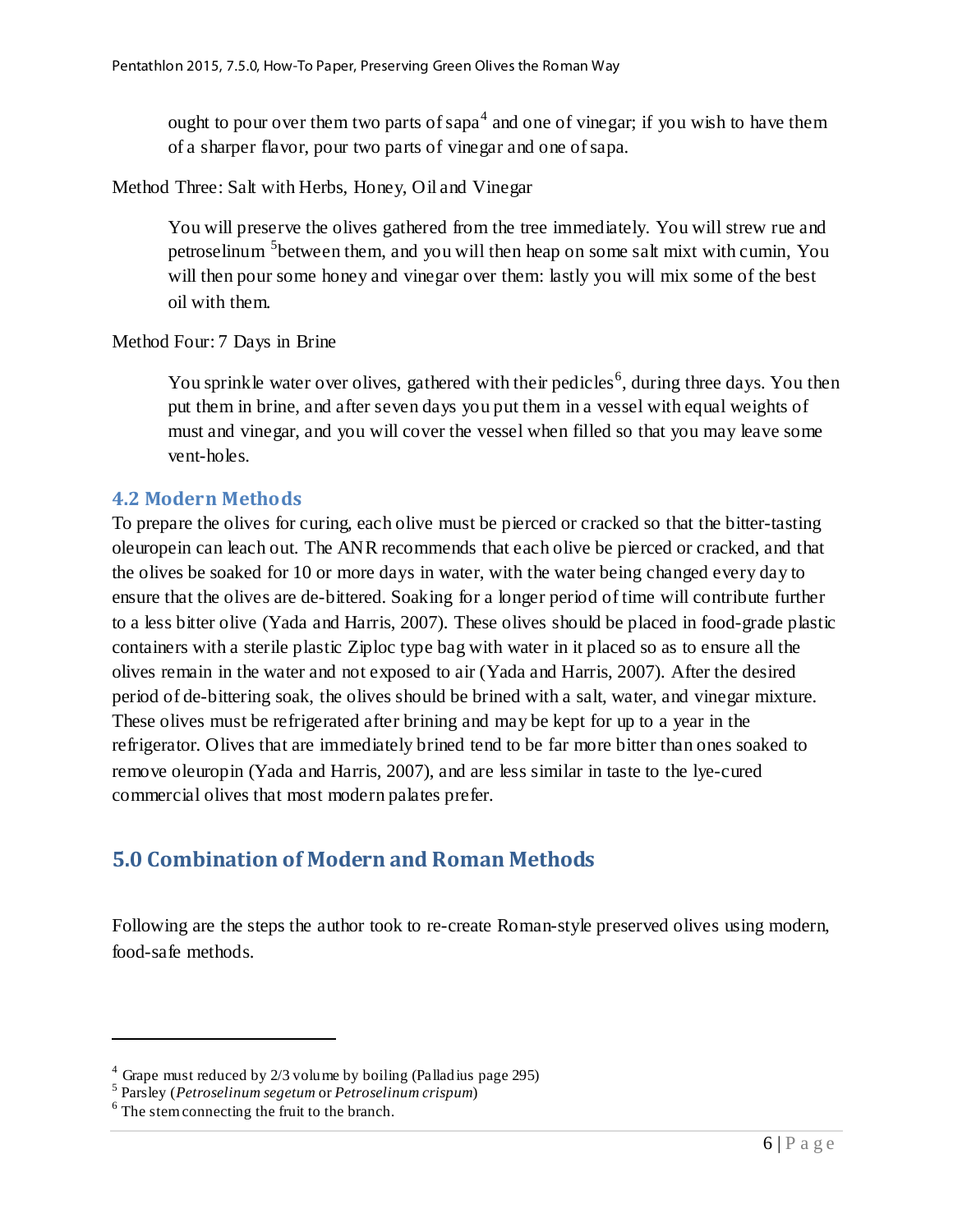#### <span id="page-8-0"></span>**5.1 Initial Preparation with De-Bittering**

For Roman-style olives, without the de-bittering process, olives may be placed directly into brine after being washed (see Section 5.2). Non de-bittered olives will be more bitter than modern palates generally prefer as the oleuropein is largely still within the olives. De-bittering was certainly known in Roman times (Varro and Cato, 1979), and is described in Cato's writings.

First, wash your olives in clean, cold water, and remove any leaves or other matter that has been accidentally included with the olives. Next, pierce, crack, or slice the olives to allow the bitter oleuropein to leach out (Figure 4).



**Figure 4. Green olives after washing and piercing.**

<span id="page-8-1"></span>Next, place the olives in a sterile container for the water-curing process. Food-grade plastic buckets are recommended, as they are inexpensive and easy to obtain (Figure 5); for a more authentic Roman experience, ceramic vessels that have been disinfected may be used, but these MUST be disinfected very carefully before use as they may harbor bacteria or fungus that would destroy the olives and render them unsafe for consumption.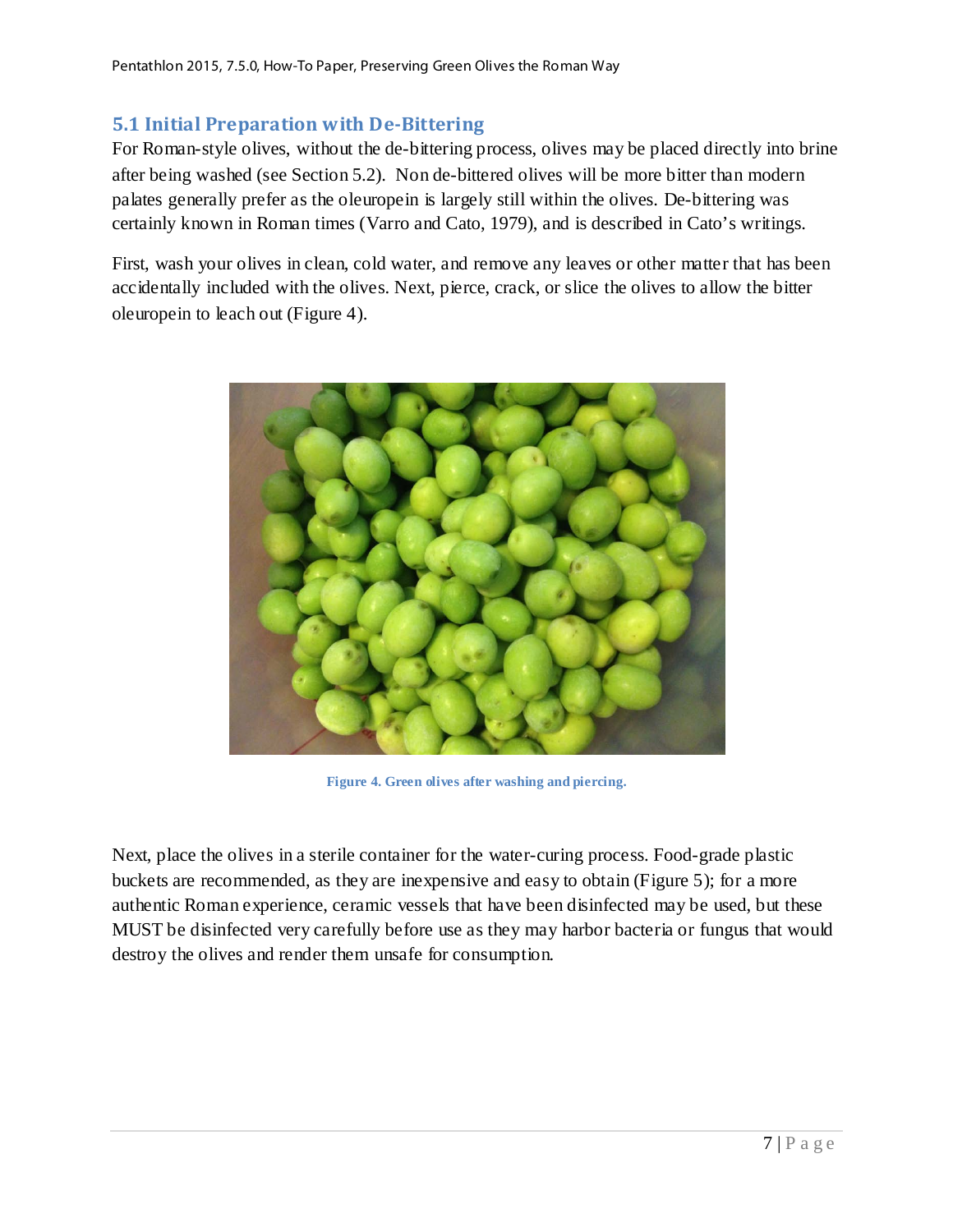

**Figure 5. Pierced olives in 6 liter food-grade plastic container, pre-soaking.**

<span id="page-9-0"></span>Add cold water to the container until the olives float. Ensure that the olives are not exposed to air by taking a Ziploc bag, filling it with an amount of water, and floating this on top of the olives to press them into the water (Figure 6). Exposure to air will cause the olives to mold or rot.

<span id="page-9-1"></span>

**Figure 6. Olives in water with Ziploc bag ensuring no exposure to air. Note the bright green coloration of the olives.**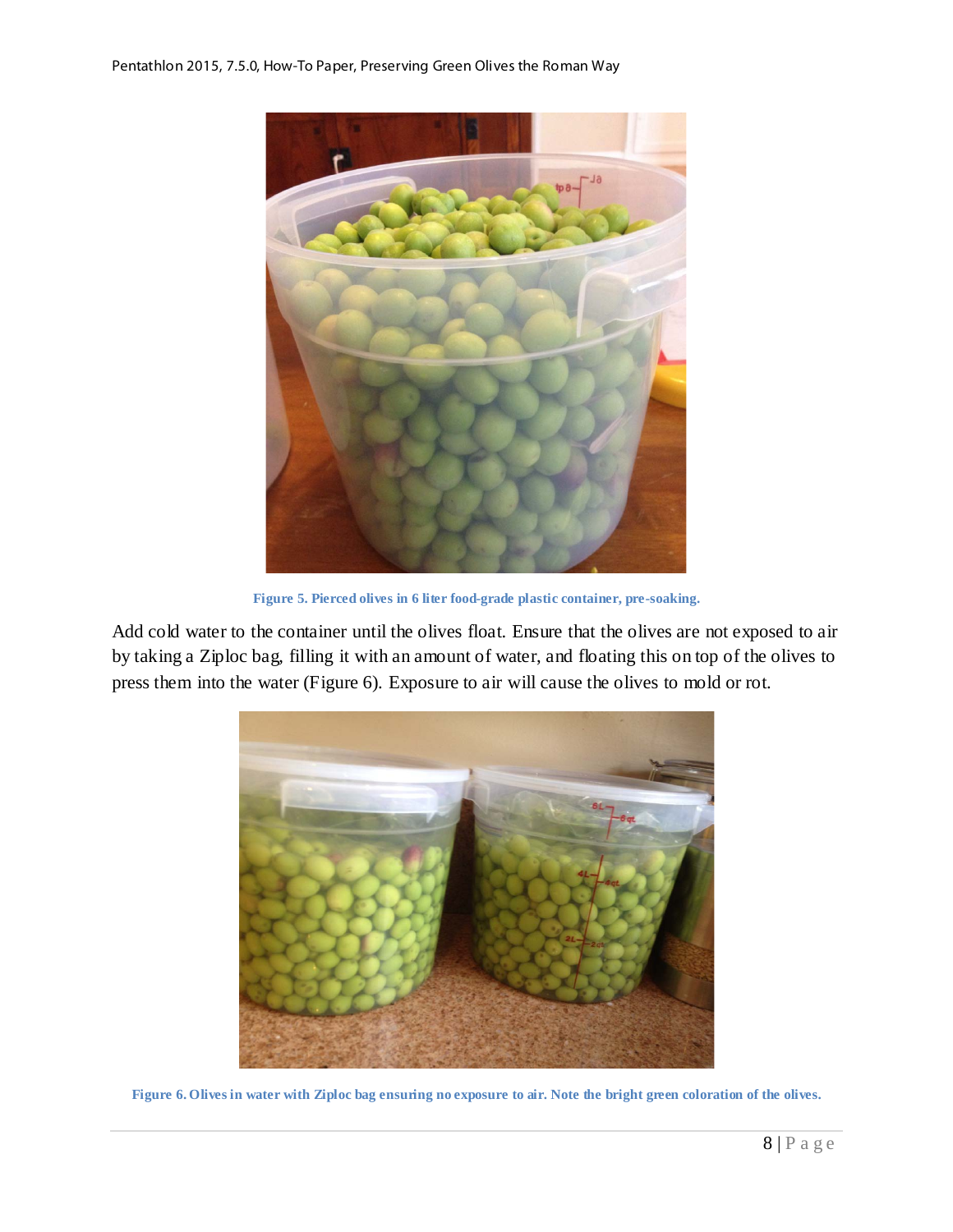Change the water of these containers daily for 10 days. After 10 days, the olives may be brined; however, I chose to soak them for a longer period to de-bitter them more thoroughly as modern tastes prefer smooth, less bitter olives. The water changed each day will be increasingly more green in color, and the olives will become more yellow in hue.

After the olives have soaked in water for your preferred period of time, they may be brined, or prepared according to the Roman recipes in section 4.1.

#### <span id="page-10-0"></span>**5.2 Finishing Methods**

I chose the four Roman recipes from Palladius for green olives as listed in section 4.1. Each recipe will be discussed individually.

The recommended brine recipe is one cup of pickling salt and two cups of vinegar per 1 gallon of cool water (Yada and Harris, 2007).

#### **Method One: 40 Days in Brine, Recipe 1**

You will let your olives, when gathered, be macerated in brine: after forty days you pour out all the brine; you will then add two parts of defrutum, one part of vinegar, some mint shred small, and you will fill the vessel with olives, so that the liquor may properly cover them.

Take your de-bittered olives and place them in brine for 40 days. After 40 days, drain the brine. To make the defrutum, boil grape juice until it has been reduced by half. Add 2 parts of this to one part of vinegar (white wine vinegar is recommended by the author), and shredded fresh mint leaves to taste. Place in sterilized jars or containers (Mason jars or well-sterilized ceramic vessels with non-cork tops) and ensure that the olives are not exposed to air. Store these olives in the refrigerator for up to one year. This method produces sweetish olives with a pleasant taste of mint.

#### **Method Two: 40 Days in Brine, Recipe 2**

You first put your olives whole in brine. You will take them out after forty days, and you will cut them in the middle with a sharp reed; and if you wish to have them sweet, you ought to pour over them two parts of sapa and one of vinegar; if you wish to have them of a sharper flavor, pour two parts of vinegar and one of sapa.

As above, place the olives in brine for 40 days. Slice each olive with a sharp reed if available (bamboo skewers work quite well); otherwise, use a knife. To make sapa, take grape juice and boil it until only 1/3 of the original volume remains. Mix sapa and vinegar (white wine vinegar is recommended by the author) to taste per the instructions. Place in sterilized jars or containers (Mason jars or well-sterilized ceramic vessels with non-cork tops) and ensure that the olives are not exposed to air. Store these olives in the refrigerator for up to one year. These are similar to the olives above but lack mint and are a bit sweeter.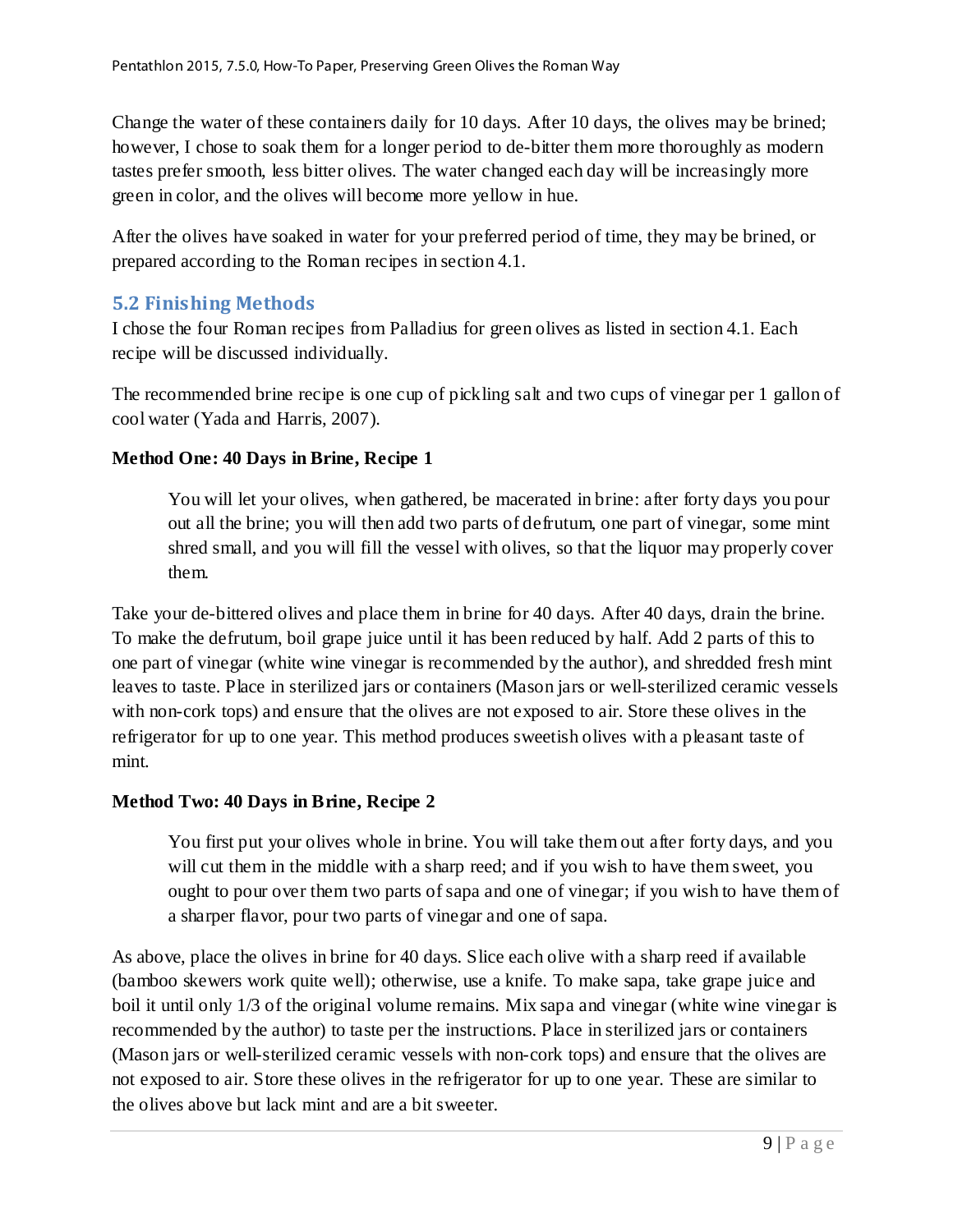#### **Method Three: Salt with Herbs, Honey, Oil and Vinegar**

You will preserve the olives gathered from the tree immediately. You will strew rue and petroselinum between them, and you will then heap on some salt mixt with cumin, You will then pour some honey and vinegar over them: lastly you will mix some of the best oil with them.

To make these delicious olives, take the de-bittered olives, and place them in a sterilized vessel, in layers. Take rue and parsley leaves, shredded, and strew between the layers of olives. Once you have filled the vessel to the top, use the same proportions of salt to liquid as a regular brine (one cup salt per one gallon of liquid). Add 1 teaspoon of cumin per pint of olives. The author prefers a mixture of equal amounts honey and vinegar to fill the vessel ¾ to the top, then topping the vessel off with a high quality olive oil. Store this in the refrigerator to prevent the oil from going rancid. This method produces delicious olives with a uniquely Roman flavor.

<span id="page-11-0"></span>

**Figure 7. De-bittered olives ready for the honey, vinegar and oil mixture of Method Three.**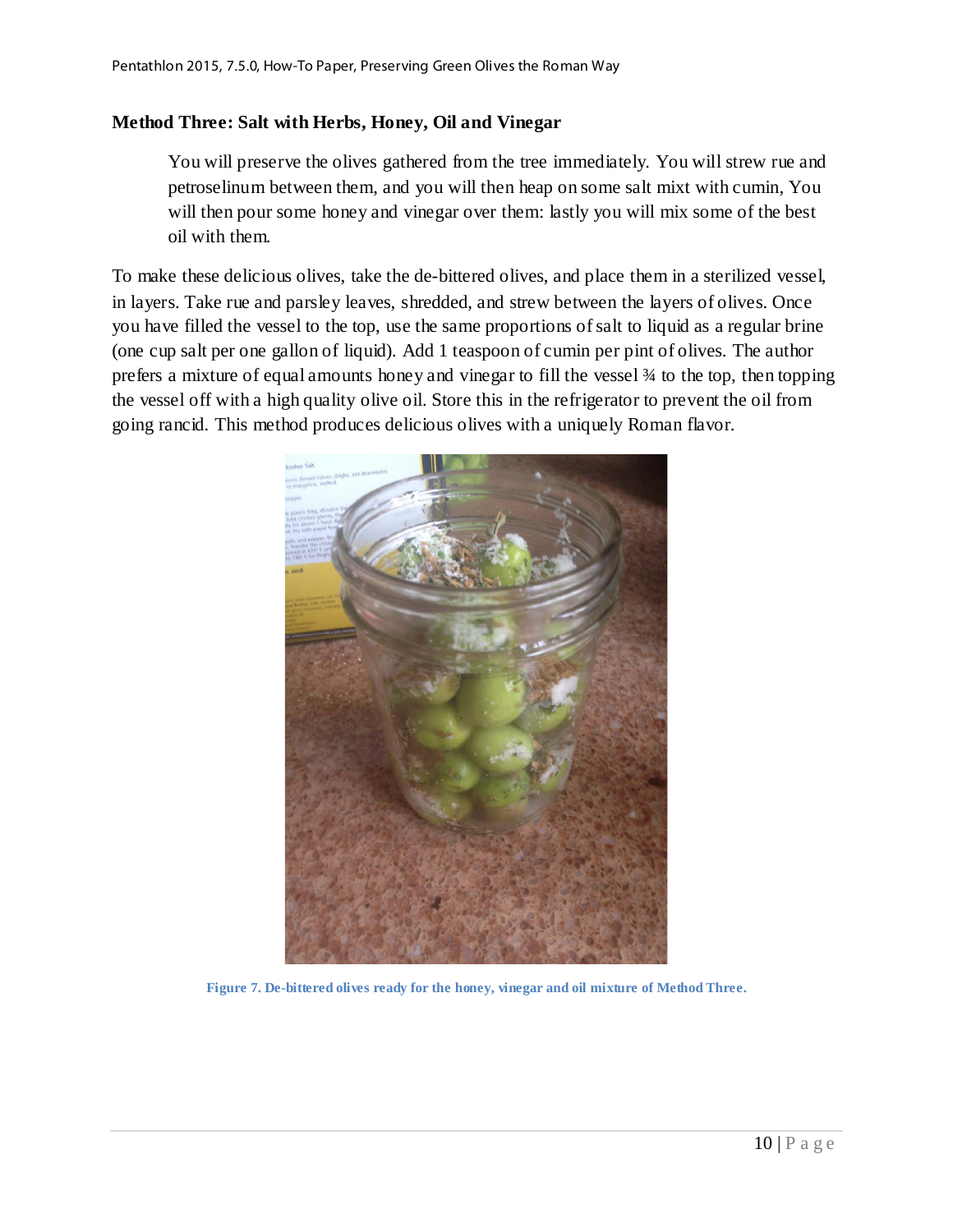#### **Method Four: 7 Days in Brine**

You sprinkle water over olives, gathered with their pedicles, during three days. You then put them in brine, and after seven days you put them in a vessel with equal weights of must and vinegar, and you will cover the vessel when filled so that you may leave some vent-holes.

To make this style of olives, take the de-bittered olives and brine them for seven days (The author tried the listed Roman method with green stemmed olives that had not been de-bittered and found the results inferior to de-bittered olives without stems). After a week, remove the brine and put the olives in a sterilized vessel with equal amounts of must and vinegar. The original Roman recipe requires fermentation; the vent holes allow fermentation gases to escape. If these olives are stored per modern food safety instructions, they must be stored with loose caps/covers for 70 degrees for up to 2 months; after 2 months they may have their lids/covers tightened and may be stored for up to 1 year in a cool and dark place (refrigeration is recommended) (Yada and Harris, 2007). This method produces fermented, briny olives that are reminiscent of pickled vegetables.

<span id="page-12-0"></span>

**Figure 8. Finished olives, left to right: Method Four, Method Three, Method One.**